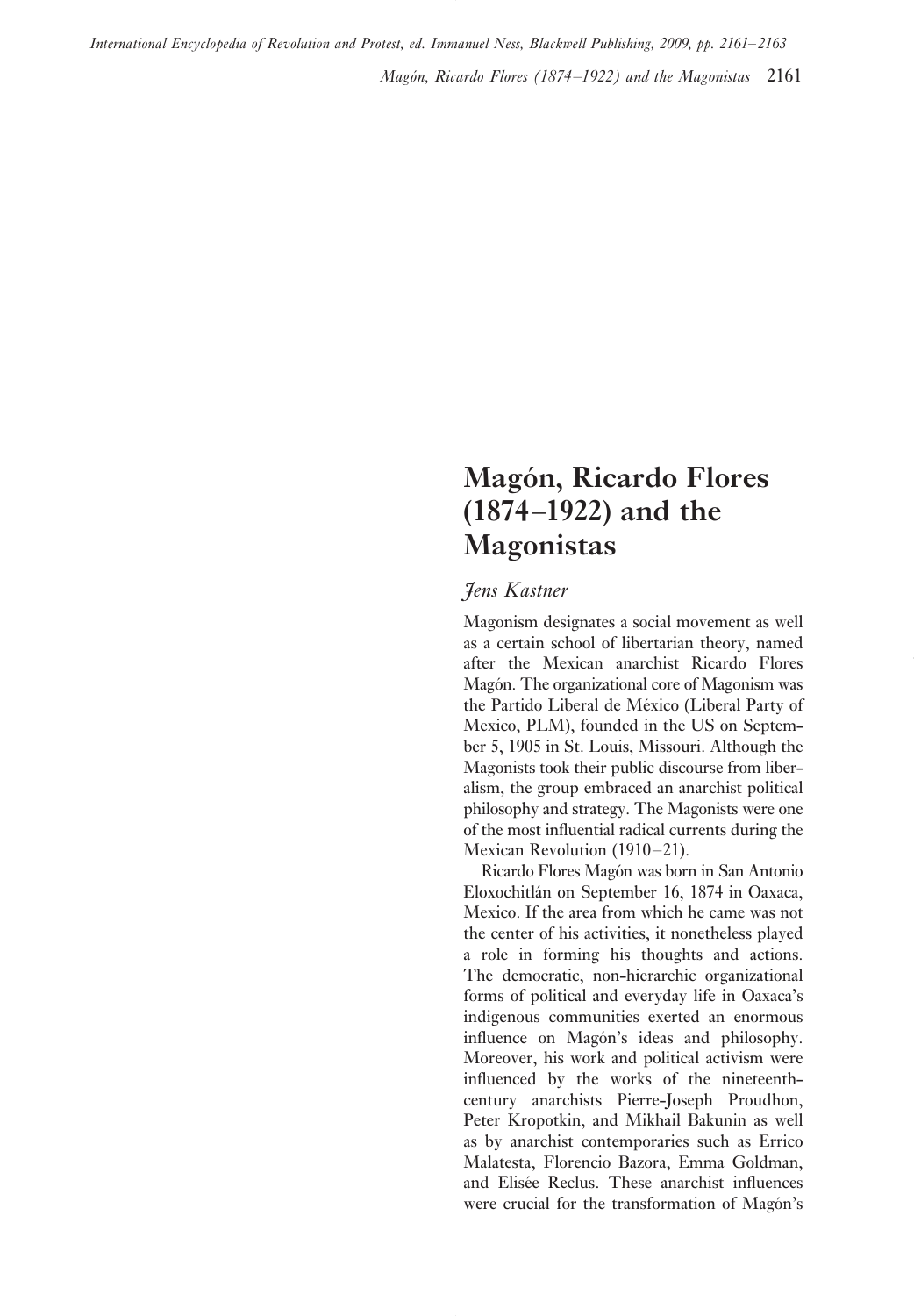*International Encyclopedia of Revolution and Protest, ed. Immanuel Ness, Blackwell Publishing, 2009, pp. 2161–2163*

2162 *Magón, Ricardo Flores (1874–1922) and the Magonistas*

political thinking from radical reformism into revolutionary anarchism.

Most studies of Flores Magón's life connect it directly to his political goals and the movement named after him. In speaking about Magón, then, it is hard to avoid speaking about Magonism. The phases of his life seem to coincide with those of the movement. Scholars have divided Magonist history into three primary periods: (1) 1904–6, when the movement constituted itself; (2) 1906– 8, when the movement expanded and engaged in rebellions and uprisings; and (3) 1910–13 and the onset of the Mexican Revolution. In the first phase, when the PLM was founded, the Magonist movement fought for a socially conscious state that would intervene to improve the living conditions of workers and peasants and facilitate their exercise of constitutional rights. After 1904, Flores Magón spent most of his time in the US, much of it in a series of prisons.

The second phase, comprising the years from 1906 to 1908, saw the movement grow and instigate several uprisings, both near the US border and in southern Mexican states such as Veracruz. Both authors consider this period the peak of the movement. Organized in five sections all over Mexico, the Magonist guerilla groups initiated various uprisings in an attempt to spark a general insurgency against the Mexican dictator Porfirio Díaz. Also during this time, the radicalization from liberalism to anarchism was accomplished. Magonists were also involved in various strike activities of the workers' movement.

The third phase begins with the Mexican Revolution 1910/1911 and ends with Magón's death on November 21, 1922 at the US Federal Penitentiary in Leavenworth, Kansas. In 1918, he had been sentenced to prison for violating the Espionage Act of 1917 ("obstructing the war effort"). Trejo (2006) points out the specific importance of Magonism's role during the first years (1910–13) of the Mexican Revolution. The slogan "Tierra y Libertad" ("Land and Freedom"), later adopted by Emiliano Zapata, first appeared in the Magonist newspaper *Regeneración* (Regeneration). In 1911, the Mexican state Baja California was temporarily under Magonist control.

Unlike liberals, the Magonists opposed private property and their fight was explicitly anticapitalist. Unlike other anarchists, they focused on the question of land. The rural situation in Mexico was considered the key problem to be addressed by revolutionary action, as expropriation seemed an adequate anti-capitalist measure, and peasant and indigenous organizational forms were regarded as more democratic than state institutions. Another difference from other anarchist currents, according to Trejo, was that the Magonists put their claim of "libertarian transnationalism" into effective practice. They built extensive contacts with socialists and anarchists in the US, where the PLM's headquarters were based until 1911, and the Industrial Workers of the World (IWW) and the PLM supported each other in their particular battles.

Over the entire period, the social composition of the Magonist movement was rather heterogeneous, consisting of Mexican and American workers, peasants, indigenous people, and intellectuals. From 1913 on, the Magonist movement faltered. On one hand, the Magonists were suppressed even by the first revolutionary government under the liberal Francisco Madero. On the other, they refused to enter alliances with other radicals. Thus, Trejo contends that it is a misjudgment to classify Pancho Villa, the leader of the revolutionary northern army (División del Norte), as a "keeper of bourgeois interests." The Magonists also declined due to divisions and internecine conflict within the movement.

Even if the original Magonist movement failed, Magón's philosophy has to this day been an important component of the revolutionary history of Mexico. Today, several initiatives and activist groups, indigenous and rural as well as urban, are influenced by Flores Magón's ideas and practice their politics under his name. For instance, one of the autonomous regions controlled by the Zapatista Liberation Army (Ejército Zapatista de Liberación Nacional, EZLN) in the state of Chiapas is called Ricardo Flores Magón. In the state of Oaxaca, organizations such as the Indigenous Organization for Human Rights in Oaxaca (Organisación Indígena para los Derechos Humanos en Oaxaca, OIDHO) and the Popular Indigenous Council of Oaxaca-Ricardo Flores Magón (Consejo Indígena Popular de Oaxaca-Ricardo Flores Magón, CIPO-RFM) make reference to Magonist concepts. Also explicitly Magonist is the anarchist magazine *Autonomía: Periódico de Pensiamento y Crítica Anarquista*, published in Mexico City.

SEE ALSO: Anarchism, Mexico; Industrial Workers of the World (IWW); Mexican Revolution of 1910–